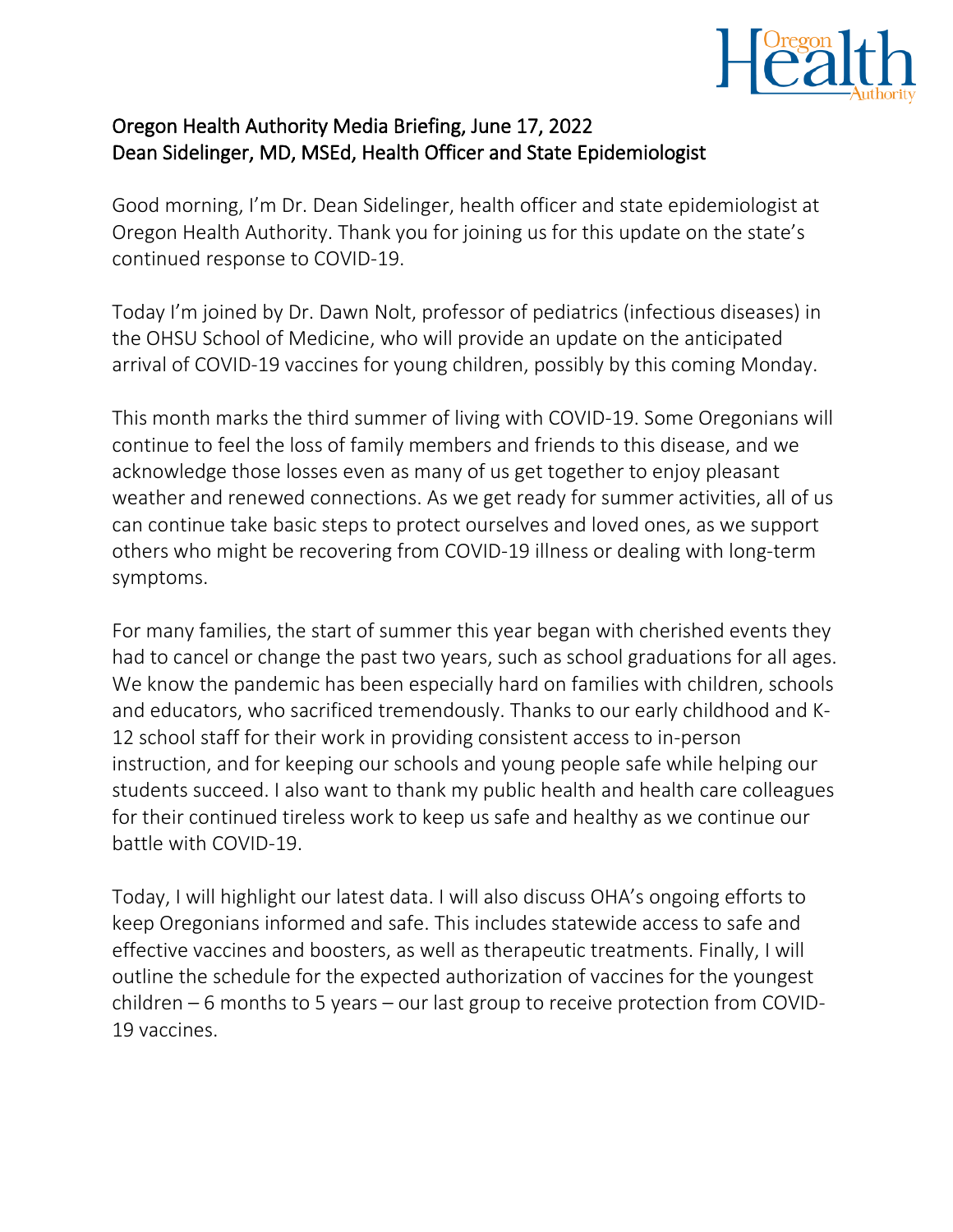Since our last update May 18, COVID-19 cases appear to be leveling in our state. Test positivity rose slightly from 11.4% on May 16 to 11.7% on June 14. During the last month, daily reported case counts also have leveled, from a rolling seven-day average of 1,401 cases reported on May 16, to 1,487 reported on June 14. We assume these numbers are a dramatic undercount of the actual number of cases because we know many people are using at-home tests and not reporting the results. We also know many others are not getting tested. Trends in this state and around the country tell us there are higher levels of transmission.

With our community and university partners, OHA can monitor the spread of the virus through our wastewater surveillance system in more than 40 communities. Those systems also tell us we are seeing a high level of spread that is similar to what we detected during the Delta and Omicron surges.

Data for the total number of Oregon's hospitalized patients with COVID-19 show they should not exceed our hospital system's ability to care for them. Since our May 18 update, hospitalizations have gradually climbed, from 255 COVID-19 positive patients reported on May 16 to 290 reported on June 14.

Oregon Health & Science University's modeling team, headed by Dr. Peter Graven, forecast that the number of COVID-19-positive patients in Oregon's hospitals likely have peaked at 327 on June 5. This is less than one-third seen during the Delta and Omicron waves, when we had peaks of 1,178 on Sept. 1 and 1,130 patients on Jan. 27, respectively. OHA continues to track COVID-19 hospitalizations and support our state's hospital systems. We remain ready to respond to any future surges.

OHA also continues to track the prevalence of COVID-19 variants and their impacts on Oregonians and our health system. Our hospitalization numbers have shown a steady increase in numbers with BA.2 Omicron as the dominant variant since March. Evidence still shows that current vaccines, combined with high levels of vaccination and recent previous infections with the virus, offer strong protection to prevent severe illness for most people. OHA and our partners continue our surveillance of new subvariants, such as BA.4 and BA.5. Nationally and in the Pacific Northwest, they account for less than 20% of all tested samples.

The good news is that far fewer people are getting seriously ill with COVID now than during our previous surges. However, trends tell us people are still getting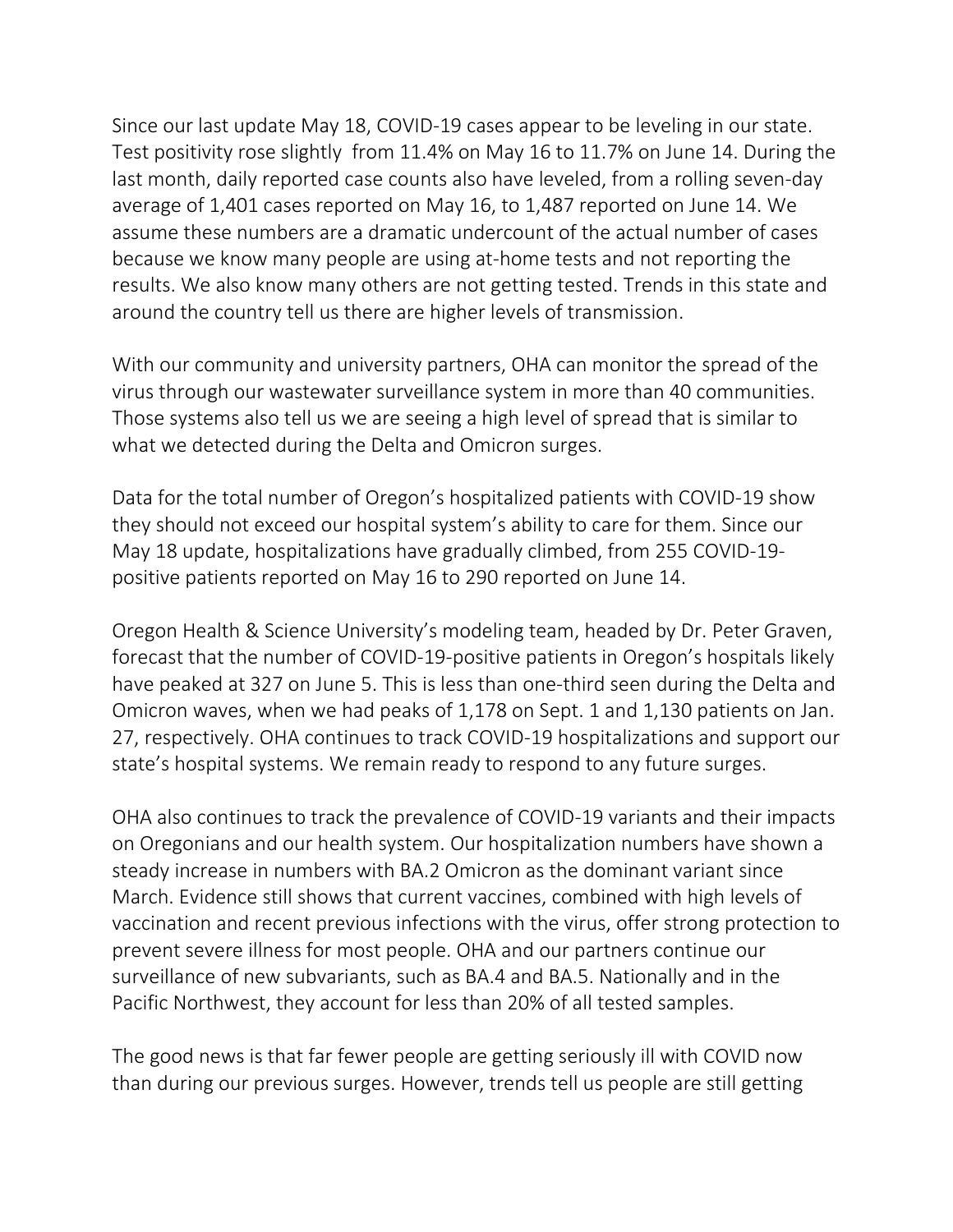sick. Just last week, on June 9, the CDC released its weekly update on COVID-19 community levels, and three counties in Oregon moved into high transmission levels. While those three counties have moved back to medium this week, three additional counties are on the CDC's high level this week.

These latest developments remind us that the pandemic hasn't ended. If you are connecting with others outside of where you live, you are at risk of exposure. This can be at work or school, at events with friends and family, or during summer travel.

The tools widely available are keeping most of us safe. Being up to date with your vaccinations - including boosters - is the best way to prevent serious disease, including hospitalization and even death. Vaccines are widely available in clinics, pharmacies and at vaccine clinic sites.

For people who are older and adults of all ages at high risk who do get COVID-19, a highly effective treatment is available in the form of a pill, called Paxlovid. Information about Paxlovid and other treatments can be found on OHA's COVID-19 website.

OHA also strongly recommends that anyone who may be at increased risk because of age and underlying heath conditions make a plan now about how and where they will get tested and receive treatment, if they become ill. Those who don't have a health care provider may contact their local health center or call 211.

Finally, we can't forget about the benefits of masks. For those at high risk, or for folks who care for or who live with someone at high risk, wearing a mask in indoor public places offers extra protection. Wearing a mask in areas with higher transmission offers everyone extra protection.

Before I wrap up and turn to Dr. Dawn Nolt for comments, I want to highlight a development that many Oregon families with young children have waited for that she will discuss in more detail.

As of today, the U.S. Food and Drug Administration has expanded Emergency Use Authorization of the Pfizer-BioNTech vaccine for children 6 months to 4 years and the Moderna vaccine for children 6 months to 5 years. The CDC will complete its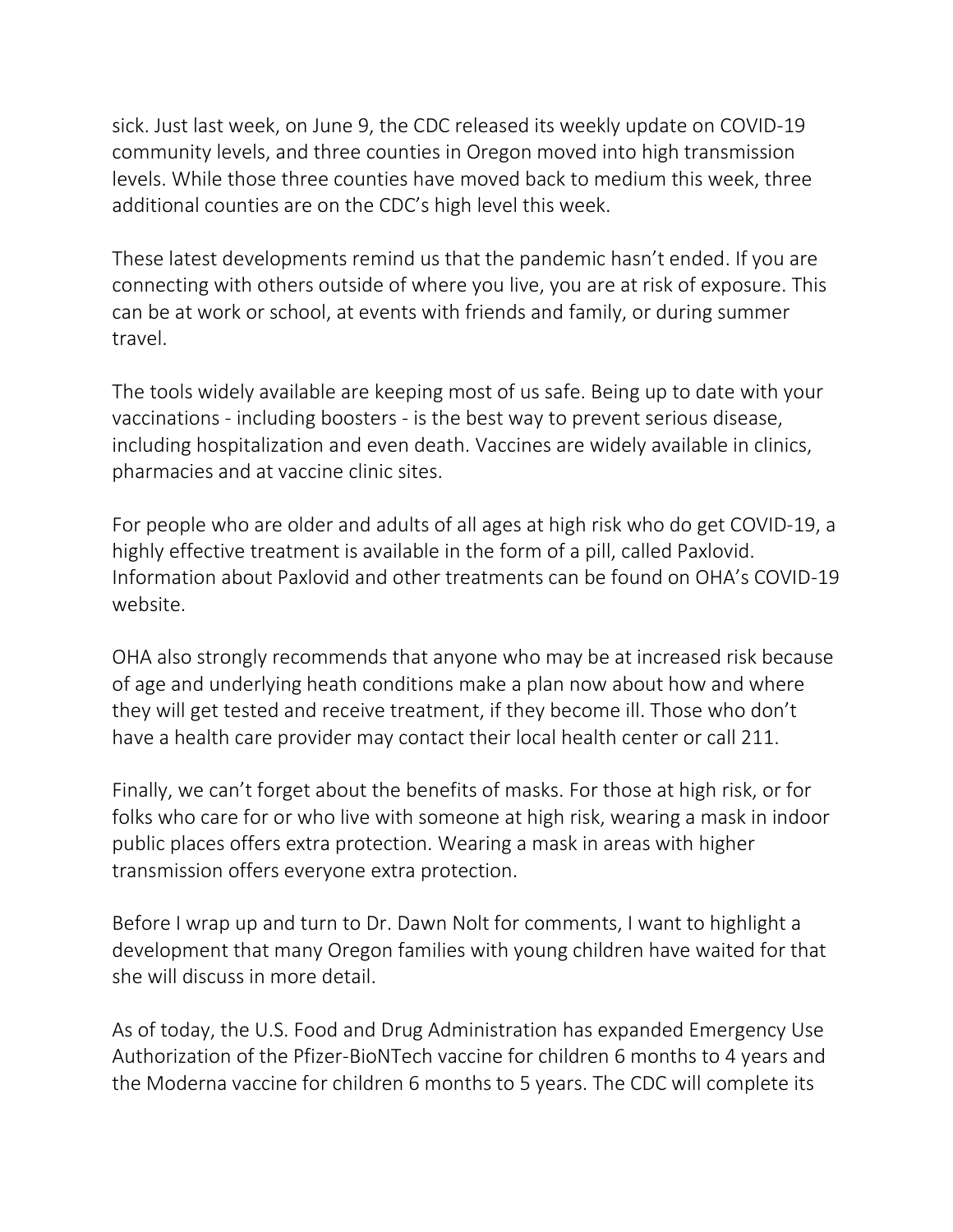review this weekend, along with the Western States Scientific Safety Review Workgroup.

This is the last group of residents who have not been able to receive the protection provided by vaccines. This is a big group, too. In Oregon, the population of children age six months to five years is about 230,000.

Both vaccines have been tested in clinical trials that involved thousands of children and continued for several months. Both proved to be safe in children. Though rates of COVID-19 are lower in children, children can still get infected and become very sick. The rate of hospitalization for COVID-19 for children younger than 5 soared during the Omicron peak in early 2022 — five times higher than during the Delta wave of 2021, according to the CDC.

Once the Western States reviews the FDA and CDC authorization and recommendations, the Pfizer and Moderna vaccines for youngest children could be available as early as June 20 through providers who are open on the Monday Juneteenth federal and state holiday and who are prepared to offer vaccines. Parents who want to vaccinate their youngest children are advised to call their health care provider to check on vaccine availability first.

I'd now like to introduce Dr. Dawn Nolt from Oregon Health & Science University to provide some remarks on why COVID-19 vaccines are important for our youngest children and information for families who have children who may soon become eligible to be vaccinated.

## Remarks by Dr. Dawn Nolt:

Thank you, Dr. Nolt. Because Monday is a holiday, it may take a few days for the vaccine to reach all providers. If the vaccine is recommended this weekend, allocations of doses will prioritize equity for underserved groups, and ensure the vaccine gets to all parts of the state.

Our Field Operations Team is working with partners to develop a list of children with disabilities who may need vaccinations in their –homes.